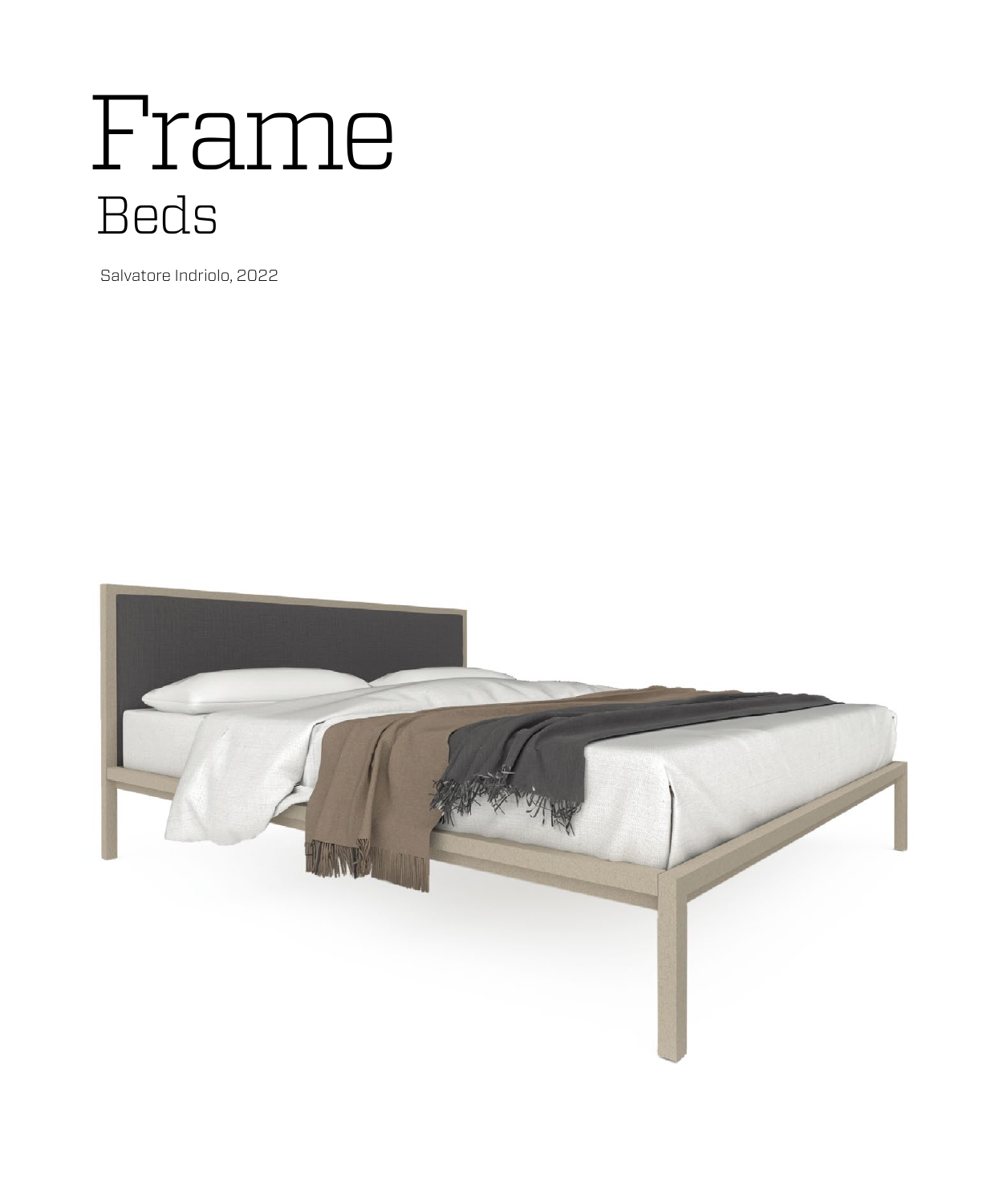



Metal headboard Testiera in metallo Kopfteil aus Metall



Recess: -7 cm (-2.8") Incasso: -7 cm (-2.8") Aussparung: -7 cm (-2.8")



Padded headboard Testiera imbottita Gepolstertem Kopfteil



Recess: -12 cm (-4.7") Incasso: -12 cm (-4.7") Aussparung: -12 cm (-4.7")

**Details / Dettagli / Einzelheiten Accessories / Accessori / Zubehör**



Backrest for freestanding headboards Schienale per testiere freestanding Rückenlehne für freistehende Kopfteile



Integrated bedside table (33x45 cm) Comodino integrato (33x45 cm) Integrierter Nachttisch (33x45 cm)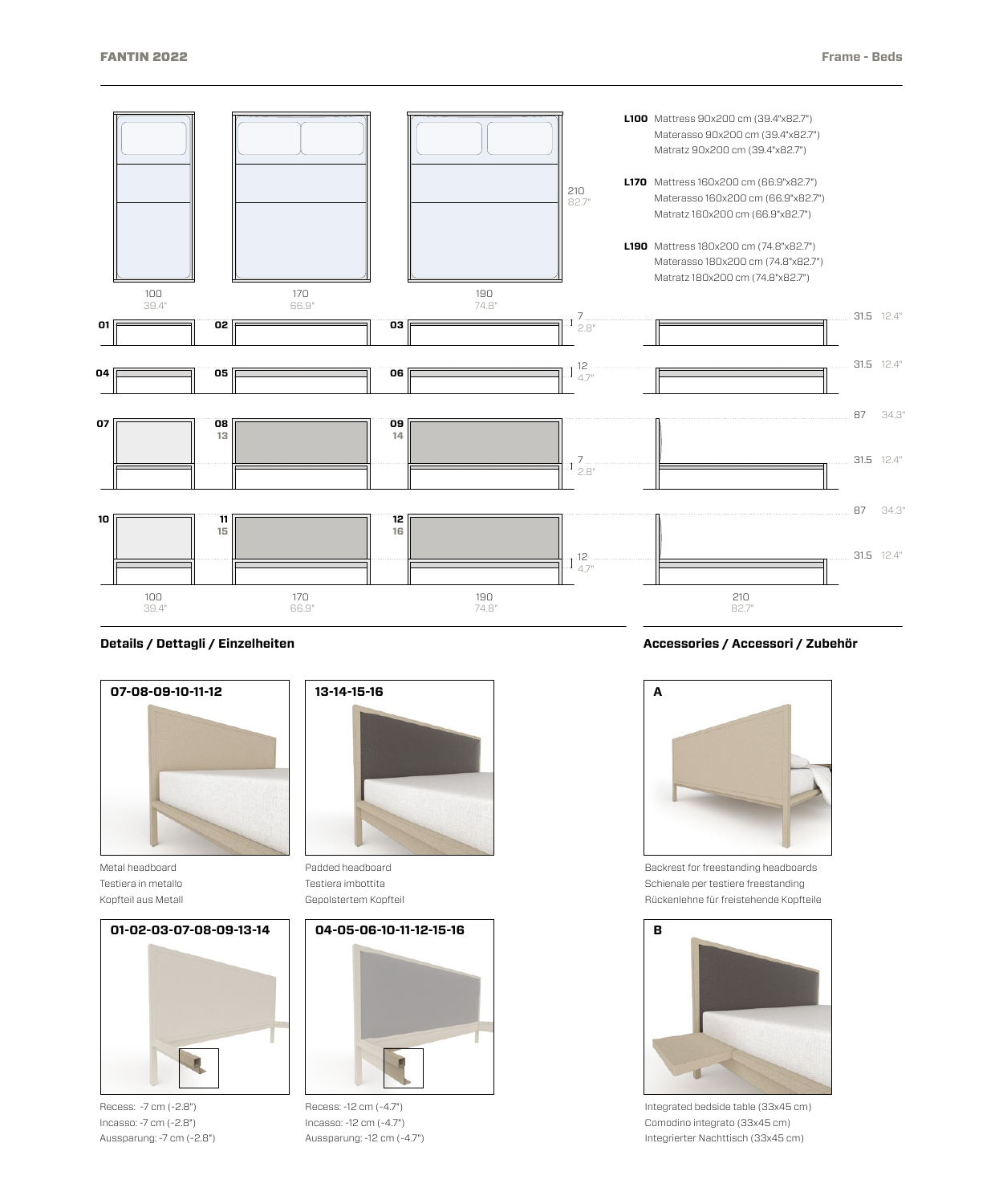|                  | Product / Prodotto / Produkt       |                                                                                                                      |                                                                 |     |                   |      |      |                                                               |     |                           |  | Packaging / Imballo / Verpackung |
|------------------|------------------------------------|----------------------------------------------------------------------------------------------------------------------|-----------------------------------------------------------------|-----|-------------------|------|------|---------------------------------------------------------------|-----|---------------------------|--|----------------------------------|
| No.<br>N.<br>Nr. | Code<br>Codice<br>Code             | <b>Brand code</b><br>Codice marca<br>Herstellercode                                                                  | Dimensions (w·d·h)<br>Dimensioni (l·p·h)<br>Abmessungen (b·t·h) |     | Weight<br>Gewicht | Peso |      | Dimensions (wdh)<br>Dimensioni (l·p·h)<br>Abmessungen (b·t·h) |     | Weight<br>Peso<br>Gewicht |  |                                  |
|                  |                                    |                                                                                                                      |                                                                 |     | cm :              |      | kg   |                                                               |     | cm :                      |  | kg                               |
|                  | Base / Sommier / Schlafsessel      |                                                                                                                      |                                                                 |     |                   |      |      |                                                               |     |                           |  |                                  |
| 01               | FRL11                              |                                                                                                                      | 100                                                             | 210 | 31.5              |      | 29   | 80                                                            | 200 | 107                       |  | 34                               |
| 02               | FRL12                              |                                                                                                                      | 170                                                             | 210 | 31.5              |      | 35   | 80                                                            | 200 | 107                       |  | 41                               |
| 03               | FRL13                              |                                                                                                                      | 190                                                             | 210 | 31.5              |      | 38   | 80                                                            | 200 | 107                       |  | 44                               |
| 04               | FRL14                              |                                                                                                                      | 100                                                             | 210 | 31.5              |      | 35   | 80                                                            | 200 | 107                       |  | 40                               |
| 05               | FRL15                              |                                                                                                                      | 170                                                             | 210 | 31.5              |      | 41   | 80                                                            | 200 | 107                       |  | 47                               |
| 06               | FRL16                              |                                                                                                                      | 190                                                             | 210 | 31.5              |      | 44   | 80                                                            | 200 | 107                       |  | 50                               |
|                  |                                    | Bed with metal headboard / Letto con testiera in metallo / Bett mit Kopfteil aus Metall                              |                                                                 |     |                   |      |      |                                                               |     |                           |  |                                  |
| 07               | FRL17TM                            |                                                                                                                      | 100                                                             | 210 | 87                |      | 38   | 80                                                            | 200 | 107                       |  | 43                               |
| 08               | FRL18TM                            |                                                                                                                      | 170                                                             | 210 | 87                |      | 54   | 80                                                            | 200 | 107                       |  | 59                               |
| 09               | FRL19TM                            |                                                                                                                      | 190                                                             | 210 | 87                |      | 58   | 80                                                            | 200 | 107                       |  | 63                               |
| 10               | FRL20TM                            |                                                                                                                      | 100                                                             | 210 | 87                |      | 44   | 80                                                            | 200 | 107                       |  | 49                               |
| 11               | FRL21TM                            |                                                                                                                      | 170                                                             | 210 | 87                |      | 60   | 80                                                            | 200 | 107                       |  | 65                               |
| 12               | FRL22TM                            |                                                                                                                      | 190                                                             | 210 | 87                |      | 54   | 80                                                            | 200 | 107                       |  | 59                               |
|                  |                                    | Bed with padded headboard / Letto con testiera imbottita / Bett mit gepolstertem Kopfteil                            |                                                                 |     |                   |      |      |                                                               |     |                           |  |                                  |
| 13               | FRL23TT                            |                                                                                                                      | 170                                                             | 210 | 87                |      | 48   | 80                                                            | 200 | 107                       |  | 53                               |
| 14               | FRL24TT                            |                                                                                                                      | 190                                                             | 210 | 87                |      | 51   | 80                                                            | 200 | 107                       |  | 56                               |
| 15               | FRL25TT                            |                                                                                                                      | 170                                                             | 210 | 87                |      | 54   | 80                                                            | 200 | 107                       |  | 59                               |
| 16               | FRL26TT                            |                                                                                                                      | 190                                                             | 210 | 87                |      | 57   | 80                                                            | 200 | 107:                      |  | 62                               |
|                  |                                    | Backboard for freestanding headboards / Schienale per testiere freestanding / Rückenlehne für freistehende Kopfteile |                                                                 |     |                   |      |      |                                                               |     |                           |  |                                  |
| A1               | <b>FRL111S</b>                     |                                                                                                                      | 93                                                              | 1.4 | 52                |      | 5.5  | 97                                                            | 5.4 | 56                        |  | 8                                |
| А2               | <b>FRL112S</b>                     |                                                                                                                      | 163                                                             | 1.4 | 52                |      | 11.5 | 167                                                           | 5.4 | 56                        |  | 14                               |
| АЗ               | <b>FRL113S</b>                     |                                                                                                                      | 183                                                             | 1.4 | 52                | 14.0 |      | 187                                                           | 5.4 | 56                        |  | 16                               |
|                  |                                    | Integrated bedside table / Comodino integrato / Integrierter Nachttisch                                              |                                                                 |     |                   |      |      |                                                               |     |                           |  |                                  |
| в                | FRL81C                             |                                                                                                                      | 33                                                              | 45  | $3.5$ :           |      | 2.5  | 37                                                            | 49  | 7.5                       |  | 3                                |
|                  |                                    | Bases with beech slats / Reti con doghe in faggio / Lattenrost aus Buchenholz                                        |                                                                 |     |                   |      |      |                                                               |     |                           |  |                                  |
|                  | <b>FRL211R</b>                     | A0805                                                                                                                | 90                                                              | 200 | 4.5               |      |      | 94                                                            | 214 | 8.5                       |  | 5                                |
|                  | <b>FRL212R</b>                     | A0805                                                                                                                | 160                                                             | 200 | 4.5               |      |      | 164                                                           | 214 | 8.5                       |  | 5                                |
|                  | <b>FRL213R</b>                     | A0805                                                                                                                | 180                                                             | 200 | 4.5               |      |      | 184                                                           | 214 | 8.5                       |  | 5                                |
|                  | Mattresses / Materassi / Matratzen |                                                                                                                      |                                                                 |     |                   |      |      |                                                               |     |                           |  |                                  |
|                  |                                    |                                                                                                                      |                                                                 |     |                   |      |      |                                                               |     |                           |  |                                  |
|                  | <b>FRL221M</b>                     | A08                                                                                                                  | 90                                                              | 200 | 21                |      |      | 94                                                            | 214 | 26                        |  | 5                                |
|                  | <b>FRL222M</b>                     | A08                                                                                                                  | 160                                                             | 200 | 21                |      |      | 164                                                           | 214 | 26                        |  | 5                                |
|                  | <b>FRL223M</b>                     | 80A                                                                                                                  | 180                                                             | 200 | 21                |      |      | 184                                                           | 214 | 26                        |  | 5                                |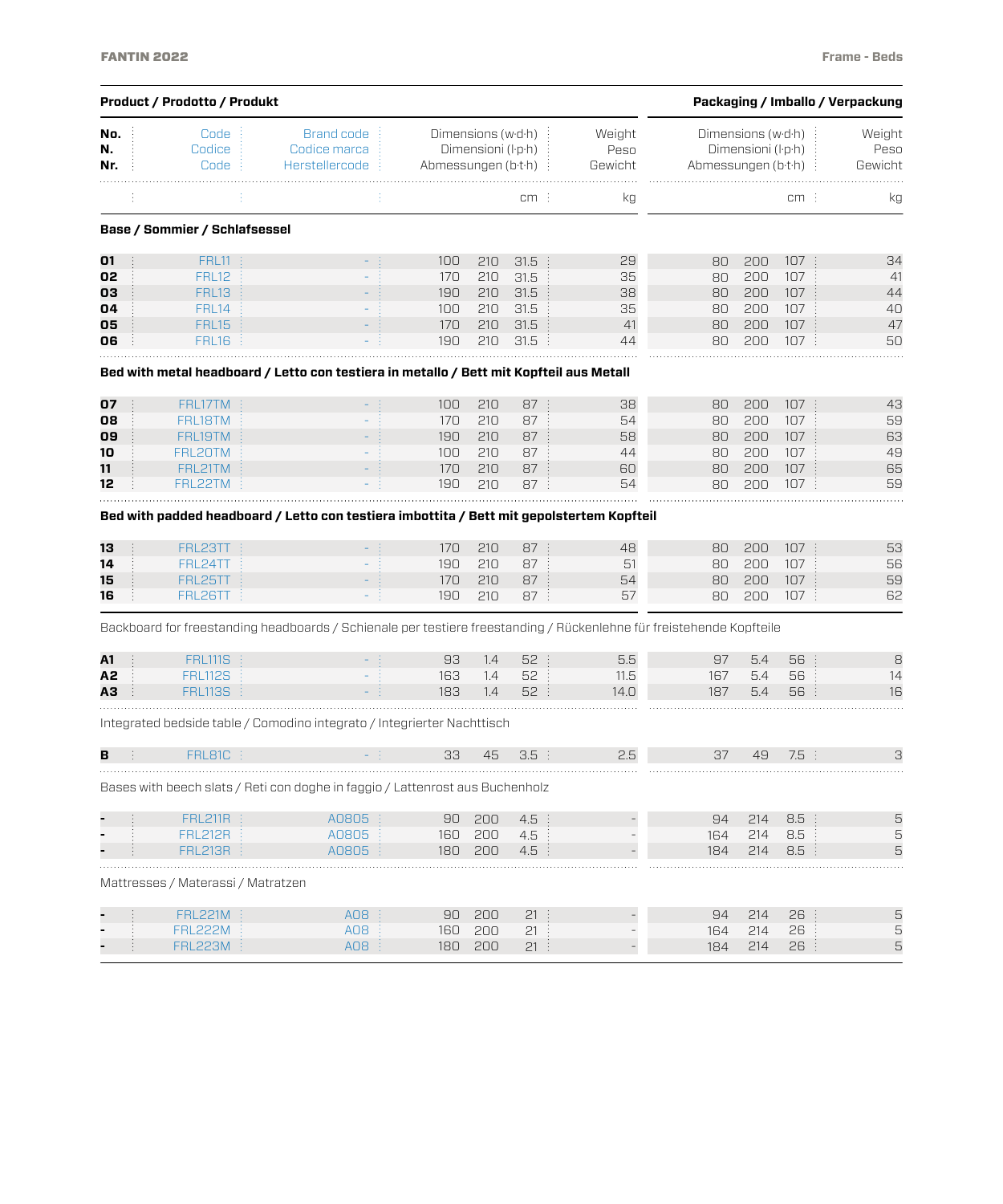### **Metal essentials**

| 01.18<br><b>Black (RAL 9005)</b><br>Nero / Schwarz<br>$\sim$ $\sim$<br>EM A.                                                                                                                                                                                                                                                                                                                                                                                        | 08.20<br>Rose quartz<br>Rosa quarzo / Rosenquarz<br>$\sim$ $\sim$ $\sim$<br>EM A     | 15.19<br>Forest green (RAL 6007)<br>Verde bosco / Waldgrün<br>$\sim$ $\sim$ $\sim$<br>EM A .                                                                                                                                                                                                                                                                                                                                                                      |
|---------------------------------------------------------------------------------------------------------------------------------------------------------------------------------------------------------------------------------------------------------------------------------------------------------------------------------------------------------------------------------------------------------------------------------------------------------------------|--------------------------------------------------------------------------------------|-------------------------------------------------------------------------------------------------------------------------------------------------------------------------------------------------------------------------------------------------------------------------------------------------------------------------------------------------------------------------------------------------------------------------------------------------------------------|
| 02.18<br>Anthracite (RAL 7021)<br>Antracite / Anthrazit<br>$\sim$ $\sim$ $\sim$<br>EM A                                                                                                                                                                                                                                                                                                                                                                             | 09.18<br>Ruby red (RAL 3003)<br>Rosso rubino / Rubinrot<br>$ -$<br>EM A              | 16.19<br>Turquoise blue (RAL 5018)<br>Blu turchese / Türkisblau<br>$\sim$ $\sim$ $\sim$<br>EM A                                                                                                                                                                                                                                                                                                                                                                   |
| 03.18<br><b>Fantin</b> grey<br>Grigio Fantin / Fantin-Grau<br>$\sim$ $\sim$ $\sim$<br>EM A.                                                                                                                                                                                                                                                                                                                                                                         | 10.21<br>Flame red (RAL 3000)<br>Rosso fuoco / Feuerrot<br>$\sim$ $-$<br>EM A.       | 17.18<br>Pastel blue (RAL 5024)<br>Blu pastello / Pastellblau<br>$\sim$ $\sim$ $\sim$<br>EM A                                                                                                                                                                                                                                                                                                                                                                     |
| 04.18<br>Light grey (RAL 7035)<br>Grigio luce / Lichtgrau<br>$\frac{1}{2} \frac{1}{2} \frac{1}{2} \frac{1}{2} \frac{1}{2} \frac{1}{2} \frac{1}{2} \frac{1}{2} \frac{1}{2} \frac{1}{2} \frac{1}{2} \frac{1}{2} \frac{1}{2} \frac{1}{2} \frac{1}{2} \frac{1}{2} \frac{1}{2} \frac{1}{2} \frac{1}{2} \frac{1}{2} \frac{1}{2} \frac{1}{2} \frac{1}{2} \frac{1}{2} \frac{1}{2} \frac{1}{2} \frac{1}{2} \frac{1}{2} \frac{1}{2} \frac{1}{2} \frac{1}{2} \frac{$<br>EM A . | 11.21<br>Melon yellow (RAL 1028)<br>Giallo melone / Melonengelb<br>$- - -$<br>EM A . | 18.21<br>Dusty blue (RAL 5014)<br>Azzurro polvere / Staubiges blau<br>$\frac{1}{2} \left( \frac{1}{2} \right) = \frac{1}{2} \left( \frac{1}{2} \right)$<br>EM A .                                                                                                                                                                                                                                                                                                 |
| 05.19<br><b>Cloud grey</b><br>Grigio nuvola / Wolkengrau<br>$- - -$<br>EM A .                                                                                                                                                                                                                                                                                                                                                                                       | 12.19<br>Zinc yellow (RAL 1018)<br>Giallo zinco / Zinkgelb<br>$- - -$<br>EM A        | 19.18<br>Gentian blue (RAL 5010)<br>Blu genziana / Enzianblau<br>$\sim$ $\sim$ $\sim$<br>EM A .                                                                                                                                                                                                                                                                                                                                                                   |
| 06.18<br><b>White (RAL 9016)</b><br>Bianco / Weiß<br>$- - -$<br>EM A .                                                                                                                                                                                                                                                                                                                                                                                              | 13.21<br>Pastel green (RAL 6019)<br>Verde pastello / Weißgrün<br>$- - -$<br>EM A ●   | 20.19<br>Steel blue (RAL 5011)<br>Blu acciaio / Stahlblau<br>$\frac{1}{2} \frac{1}{2} \frac{1}{2} \frac{1}{2} \frac{1}{2} \frac{1}{2} \frac{1}{2} \frac{1}{2} \frac{1}{2} \frac{1}{2} \frac{1}{2} \frac{1}{2} \frac{1}{2} \frac{1}{2} \frac{1}{2} \frac{1}{2} \frac{1}{2} \frac{1}{2} \frac{1}{2} \frac{1}{2} \frac{1}{2} \frac{1}{2} \frac{1}{2} \frac{1}{2} \frac{1}{2} \frac{1}{2} \frac{1}{2} \frac{1}{2} \frac{1}{2} \frac{1}{2} \frac{1}{2} \frac{$<br>EM A |
| 07.21<br>Milk white (RAL 9001)<br>Bianco latte / Milchweiß<br>$- - -$<br>EM A                                                                                                                                                                                                                                                                                                                                                                                       | 14.18<br>Sage green (RAL 6021)<br>Verde salvia / Salbeigrün<br>$- - -$<br>EM A.      | 21.21<br>Coffee brown (RAL 8019)<br>Marrone caffè / Kaffeebraun<br>$- - -$<br>EM A                                                                                                                                                                                                                                                                                                                                                                                |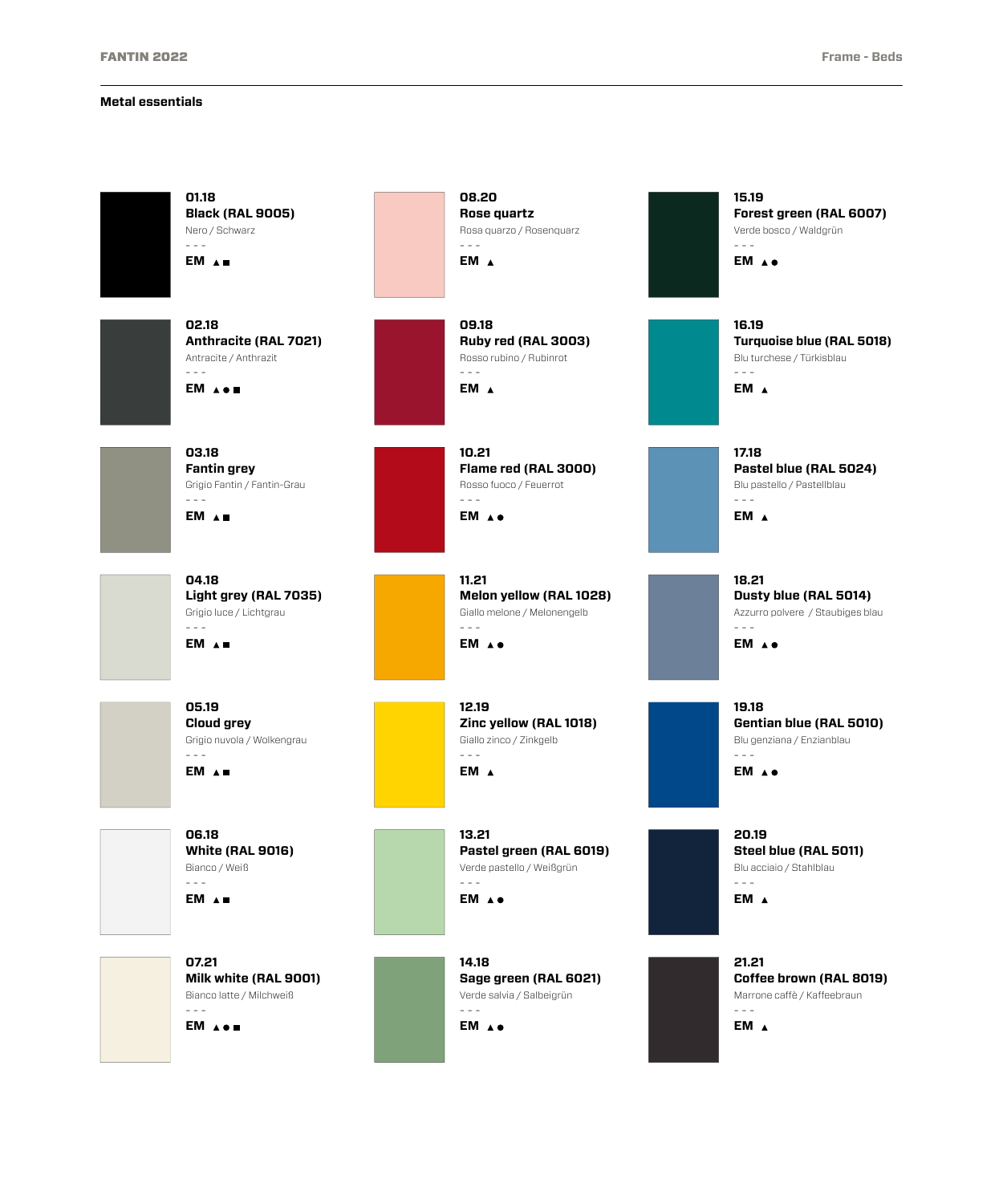# **Metal design**

#### **Metallic Earth**



**41.18 Gold** Oro / Gold - - - **EM**



**43.21 Bronze** Bronzo / Bronze - - - **EM**



**Platinum** Platino / Platin - - - **EM**



**46.21 Titanium** Titanio / Titan - - - **EM**



**45.21 Silver** Argento / Silber - - - **EM**



**44.18 Iron** Ferro / Eisen - - -



**EM**

**42.19 Rust** Ruggine / Rost - - - **EM**



**55.18 Amethyst** Ametista / Amethyst - - - **EM**

**51.18 Sand** Sabbia / Sand  $- - -$ **EM**

**57.21 Clay** Creta / Lehm - - - **EM**

**52.18 Moss** Muschio / Moos - - - **EM**

**53.18 Basalt** Basalto / Basalt - - - **EM**

**54.18 Stone** Pietra / Stein - - - **EM**



#### **Surfaces / Superfici / Oberflächen**

**EM** Embossed / Goffrato / Gaufriert

# **Use / Utilizzo / Verwenden**

- Tops / Top / Arbeitsplatte  $\blacktriangle$
- Outdoor / Esterni / Außenbereich  $\bullet$
- Food / Alimentare / Lebensmittel  $\blacksquare$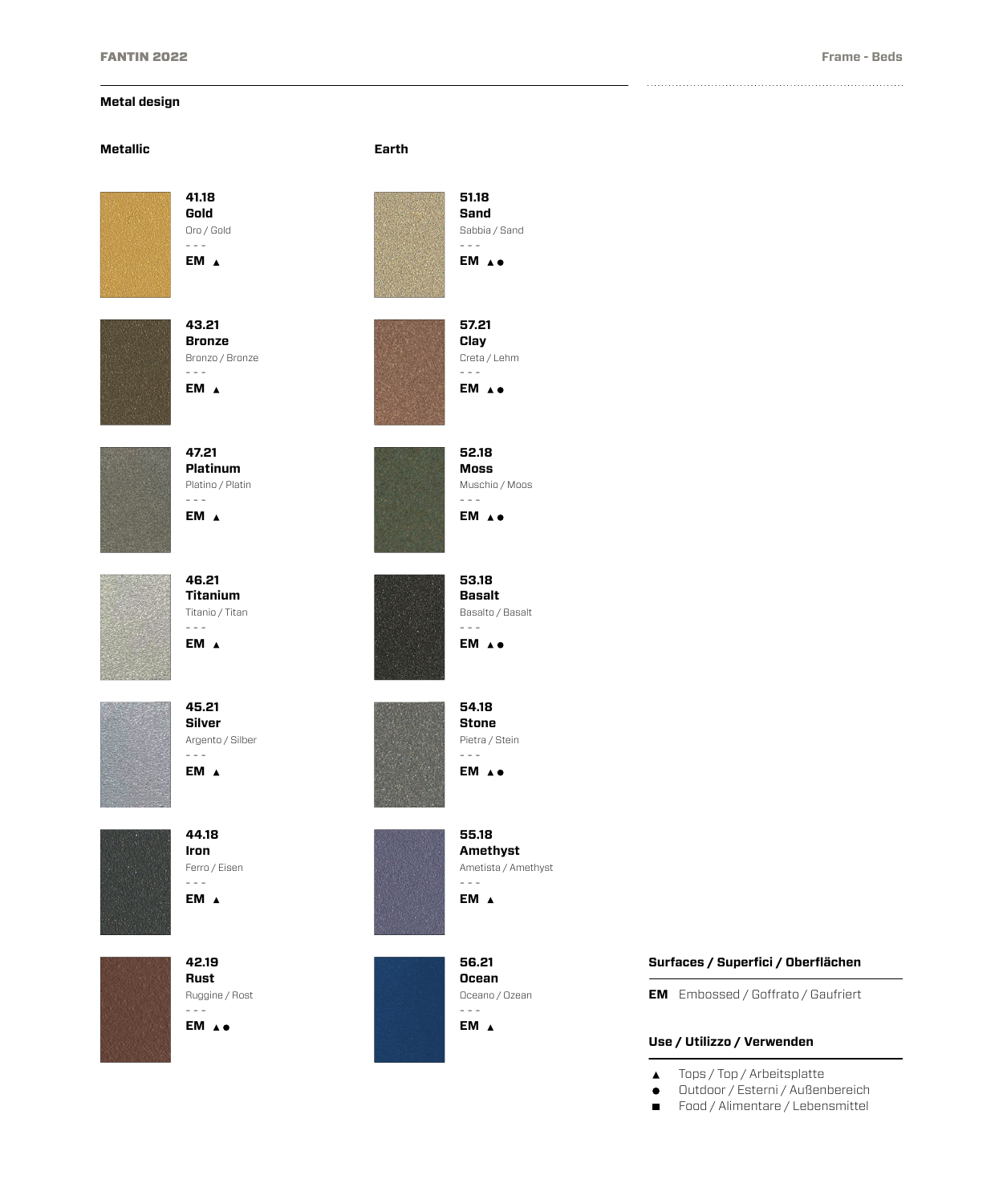**Fabric Tessuto Stoff**



**T1.22 Smoke** Fumo / Rauchen



**T2.22 Hemp**

Canapa / Hanf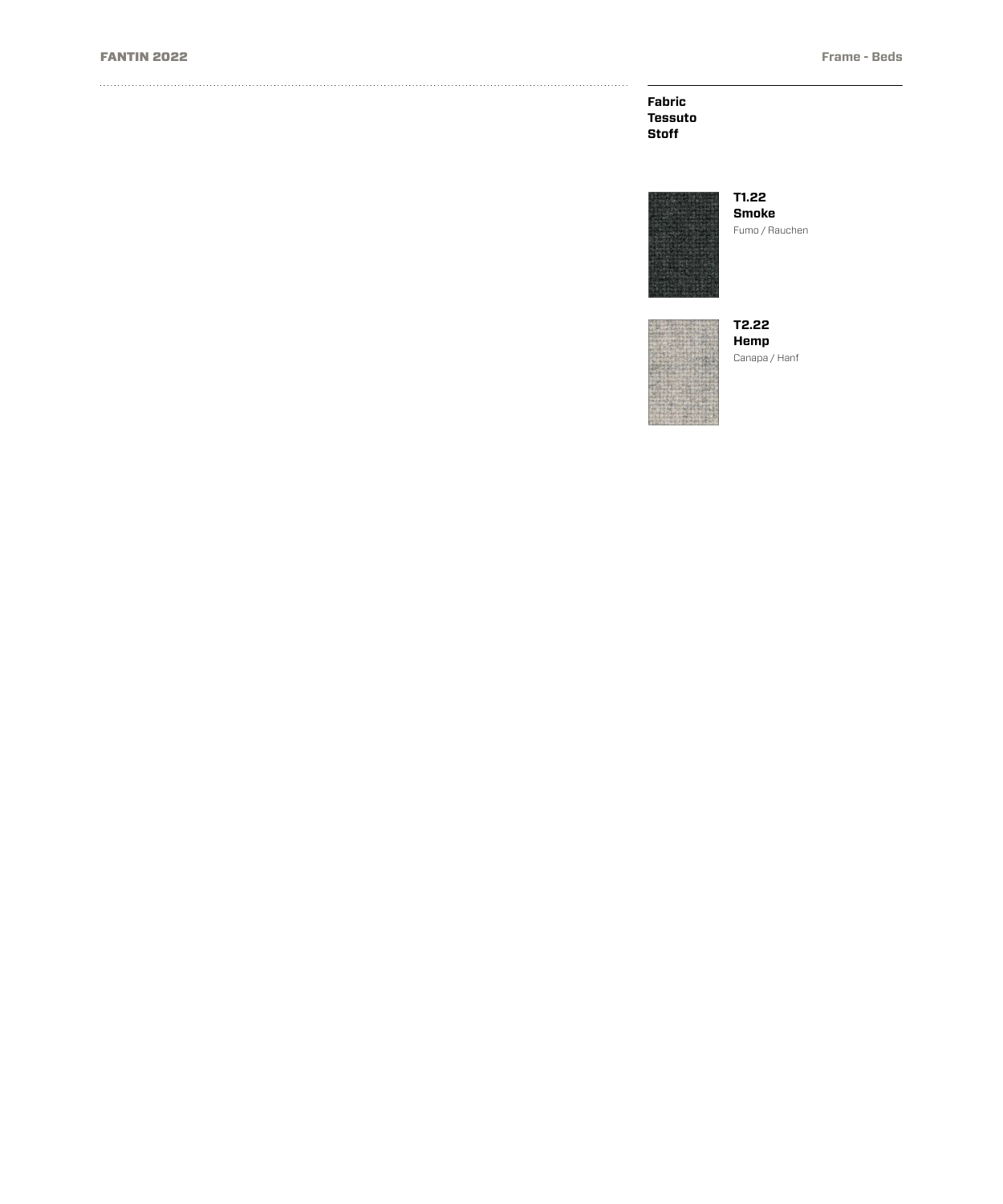### **Technical information**

**Metal** Non-toxic powder coating for interior use, with no heavy metals. Cured in an oven at 190°C, following degreasing and phosphating. Guaranteed minimum thickness of 50 microns. Minimum resistance to salt spray of 200 hours (in accordance with the ASTM B117 standard). Some finishes are suitable for direct contact with food as required by Italian Law Decree D.M. 21/03/73 and subsequent updates. Requests for other RAL finishes can be considered.

### **Informazioni tecniche**

**Metallo** Verniciatura per interni a polveri atossiche prive di metalli pesanti, con passaggio in forno a 190 °C, previo trattamento di sgrassaggio e fosfatazione. Spessore minimo garantito 50 micron, resistenza minima in nebbia salina pari a 200 ore (norma ASTM B117). Alcune finiture sono idonee al contatto diretto con alimenti come previsto dal decreto italiano D.M. 21/03/73 e successivi aggiornamenti. Altre finiture RAL valutabili su richiesta.

# **Technische Informationen**

**Metall** Die Pulverbeschichtung der giftund schwermetallfreien Pulverlacke für Innenbereiche erfolgt im Lackierofen bei 190 °C nach vorheriger Entfettung und Phosphatierung. Die garantierte Mindeststärke der Lackschicht beträgt 50 Mikron bei einer Mindestprüfungsdauer von 200 Stunden im Salznebel (ASTM-Norm B117). Einige Oberflächen sind für den direkten Kontakt mit Lebensmitteln geeignet, wie in der Verordnung vorgesehen Italienisch D.M. 21/03/73 und folgende Aktualisierungen. Auf Anfrage können andere RAL-Finishes in Betracht gezogen werden.